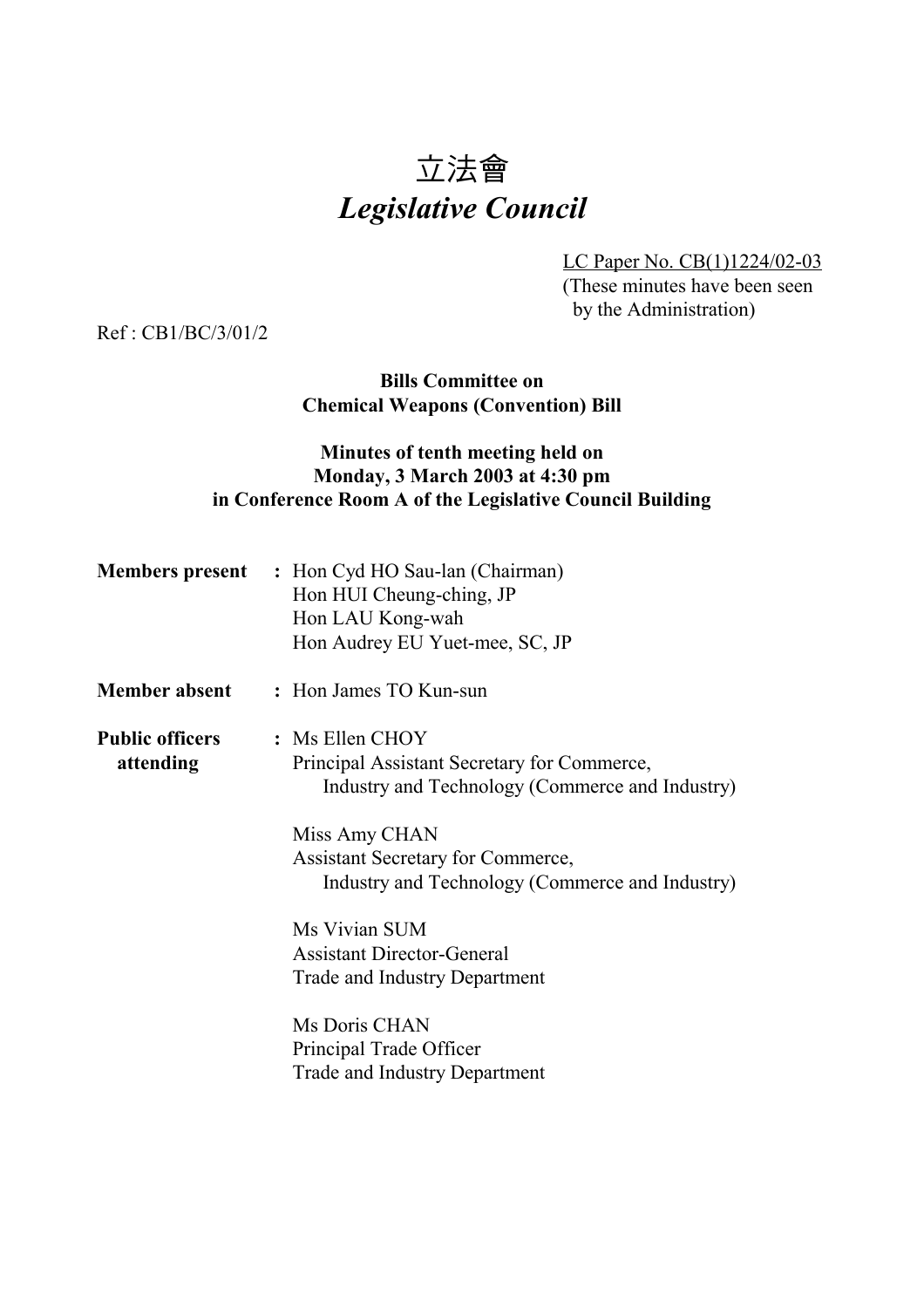|                                            | Mr Andrew WONG<br><b>Head of Trade Controls</b><br><b>Customs and Excise Department</b> |
|--------------------------------------------|-----------------------------------------------------------------------------------------|
|                                            | Mr Paul SIT<br>Principal Trade Controls Officer<br><b>Customs and Excise Department</b> |
|                                            | Mr Geoffrey FOX<br>Senior Assistant Law Draftsman<br>Department of Justice              |
|                                            | Ms Marie SIU<br>Senior Government Counsel<br>Department of Justice                      |
| Clerk in attendance: Miss Salumi CHAN      | Chief Assistant Secretary (1)5                                                          |
| <b>Staff in attendance : Miss Anita HO</b> | Assistant Legal Adviser 2                                                               |
|                                            | Ms Cindy CHENG<br>Senior Assistant Secretary (1) 4                                      |

# Action

| I.<br><b>Meeting with the Administration</b> |
|----------------------------------------------|
|----------------------------------------------|

# *(Part A: Matters arising from the eighth and ninth meetings*

| LC Paper No. $CB(1)908/02-03(01)$ — "Follow-up to the eighth meeting on      |
|------------------------------------------------------------------------------|
| 21 January 2003" prepared by the                                             |
| Legislative Council Secretariat                                              |
| LC Paper No. $CB(1)1011/02-03(01)$ — "Follow-up to the ninth meeting on      |
| 17 February 2003" prepared by the                                            |
| Legislative Council Secretariat                                              |
| LC Paper No. $CB(1)1011/02-03(02)$ — Administration's response to the issues |
| of concern raised by members on                                              |
| clauses 5 and 29                                                             |
| LC Paper No. $CB(1)1011/02-03(03)$ — Administration's response to members'   |
|                                                                              |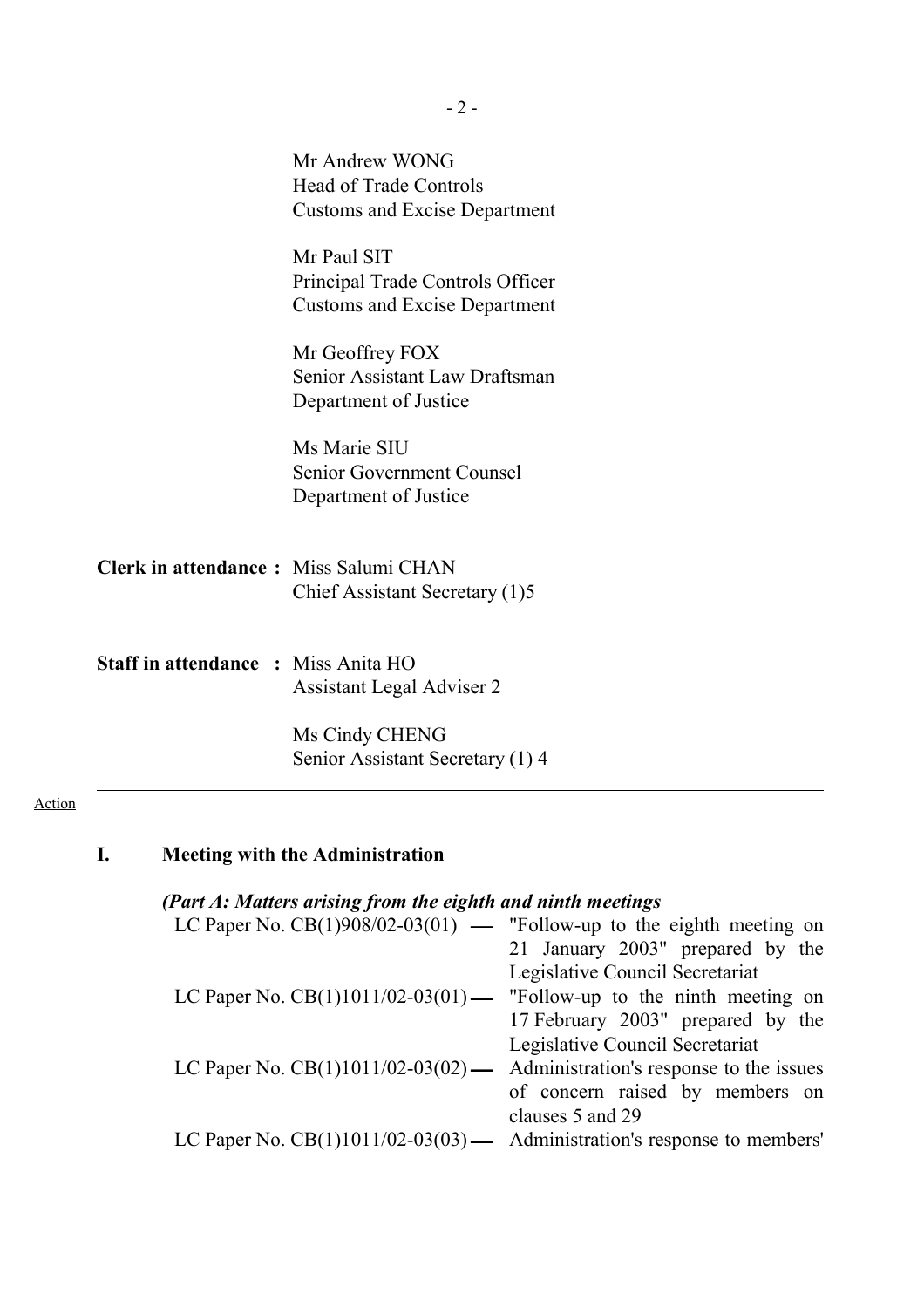concern on whether the implementation of the Convention in Hong Kong falls under the ambit of "foreign affairs" or "defence" referred to in Articles 13 and 14 of the Basic Law

| <b>Part B: Clause-by-clause examination of the Bill</b> |                                                                     |
|---------------------------------------------------------|---------------------------------------------------------------------|
| LC Paper No. CB(3)10/01-02                              | $\equiv$ The Bill                                                   |
| Ref: CIB CR14/46/6/1                                    | — The Legislative Council Brief issued                              |
|                                                         | by the Commerce and Industry Bureau                                 |
| LC Paper No. $CB(1)1510/01-02$                          | — Marked-up copy of the proposed                                    |
|                                                         | consequential amendments to the                                     |
|                                                         | Organized and Serious Crimes                                        |
|                                                         | Ordinance (Cap. 455) and the                                        |
|                                                         | Weapons of Mass Destruction                                         |
|                                                         | (Control of Provision of Services)                                  |
|                                                         | Ordinance (Cap. 526)                                                |
| LC Paper No. LS9/02-03                                  | List of drafting issues raised by the                               |
|                                                         | Legal Service Division of the                                       |
|                                                         | Legislative Council Secretariat                                     |
|                                                         | LC Paper No. $CB(1)1011/02-03(04)$ — Draft proposed Committee Stage |
|                                                         | Amendments provided by the                                          |
|                                                         | Administration (6th draft))                                         |
|                                                         |                                                                     |

The Bills Committee deliberated (Index of proceedings attached at **Appendix**).

Discussion on whether the implementation of the Convention in Hong Kong fell under the ambit of "foreign affairs" or "defence" referred to in Articles 13 and 14 of the Basic Law

2. Responding to the Chairman's enquiries on the Administration's written response (LC Paper No. CB(1)1011/02-03(03)), the Administration advised that the Convention required each State Party to the Convention to adopt the necessary measures to implement its obligations under the Convention. The People's Republic of China, as a State Party to the Convention, was therefore obliged to implement its obligations under the Convention. As the application of the Convention was extended to the Hong Kong Special Administrative Region (HKSAR) under Article 153 of the Basic Law, the Central People's Government requested the HKSAR Government to implement the Convention in HKSAR. Such implementation would be done through the enactment of legislation in HKSAR, i.e. through the enactment of the Chemical Weapons (Convention) Ordinance. In the Administration's view, the implementation of the Convention in HKSAR (at the level or in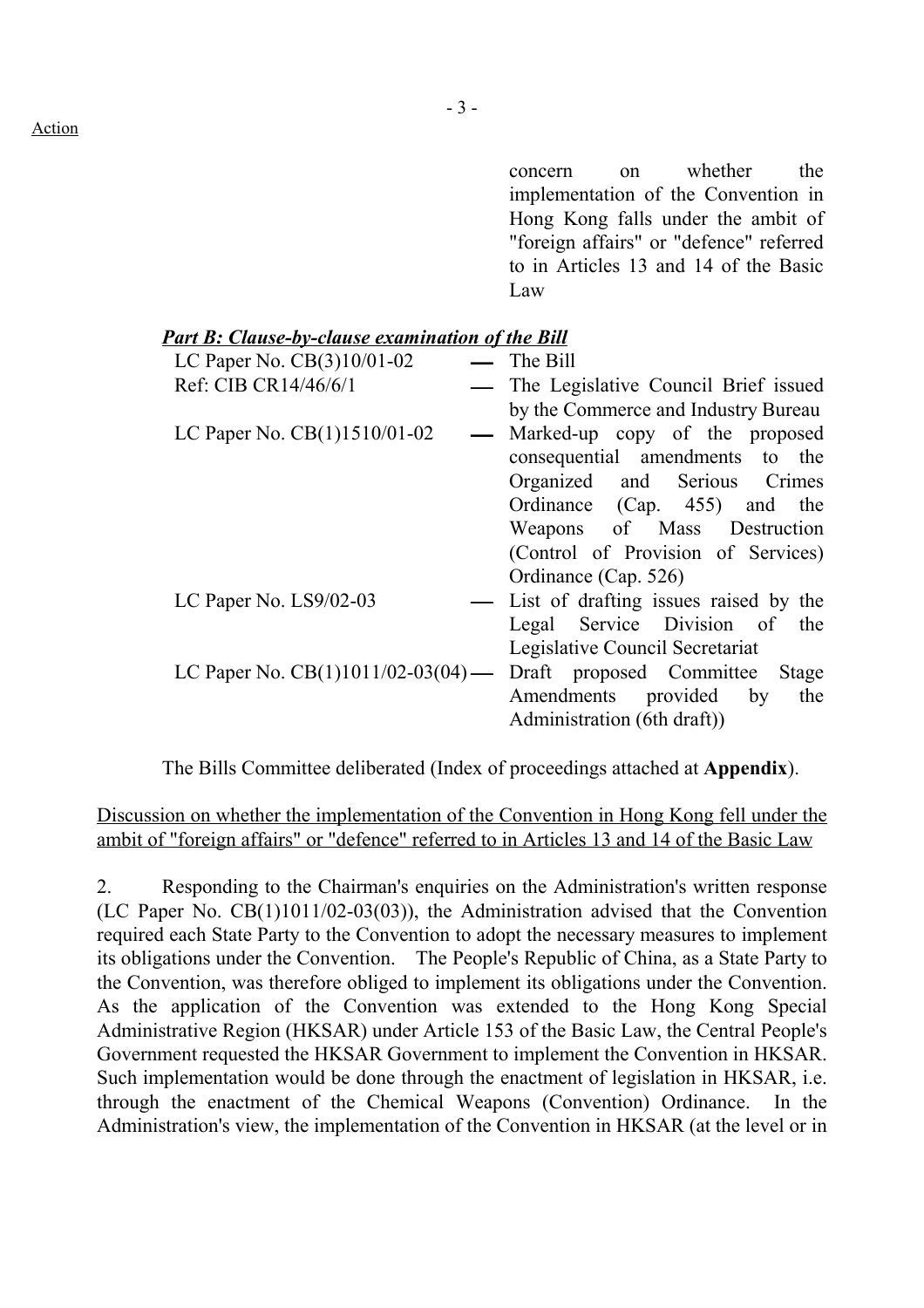#### Action

the sense of international treaty obligations) fell within the ambit of "foreign affairs" under Article 13 of the Basic Law and related to "defence" under Article 14 of the Basic Law. As regards the concrete measures taken by the HKSAR Government to implement the Convention, such as the implementation of a permit system to control chemical weapons, they did not fall within the ambit of "foreign affairs" under Article 13 of the Basic Law and of "defence" under Article 14 of the Basic Law.

3. The Chairman noted that under Article 19 of the Basic Law, "[t]he courts of the Hong Kong Special Administrative Region shall have no jurisdiction over acts of state such as defence and foreign affairs. The courts of the Region shall obtain a certificate from the Chief Executive on questions of fact concerning acts of state such as defence and foreign affairs whenever such questions arise in adjudication of cases. This certificate shall be binding on the courts. Before issuing such a certificate, the Chief Executive shall obtain a certifying document from the Central People's Government". The Chairman requested the Administration to confirm whether the courts of HKSAR would have jurisdiction over cases involving offences under the Chemical Weapons (Convention) Ordinance (if enacted), and whether the mechanism provided in Article 19 of the Basic Law needed to be triggered off for the courts of HKSAR to adjudicate such cases. The Administration advised that the Chemical Weapons (Convention) Ordinance, if enacted, would be a piece of local legislation and that the courts of HKSAR would have jurisdiction over cases involving offences under the Ordinance. The Administration also considered that the concrete measures to implement the Convention in HKSAR contained in the Ordinance were not "acts of state" referred to in Article 19 of the Basic Law.

# Date of next meeting

4. The Chairman reminded members that the eleventh and twelfth meetings would be held on Monday, 31 March 2003 at 8:30 am and Monday, 14 April 2003 at 2:30 pm respectively.

# **II. Any other business**

5. There being no other business, the meeting ended at 5:50 pm.

Council Business Division 1 Legislative Council Secretariat 27 March 2003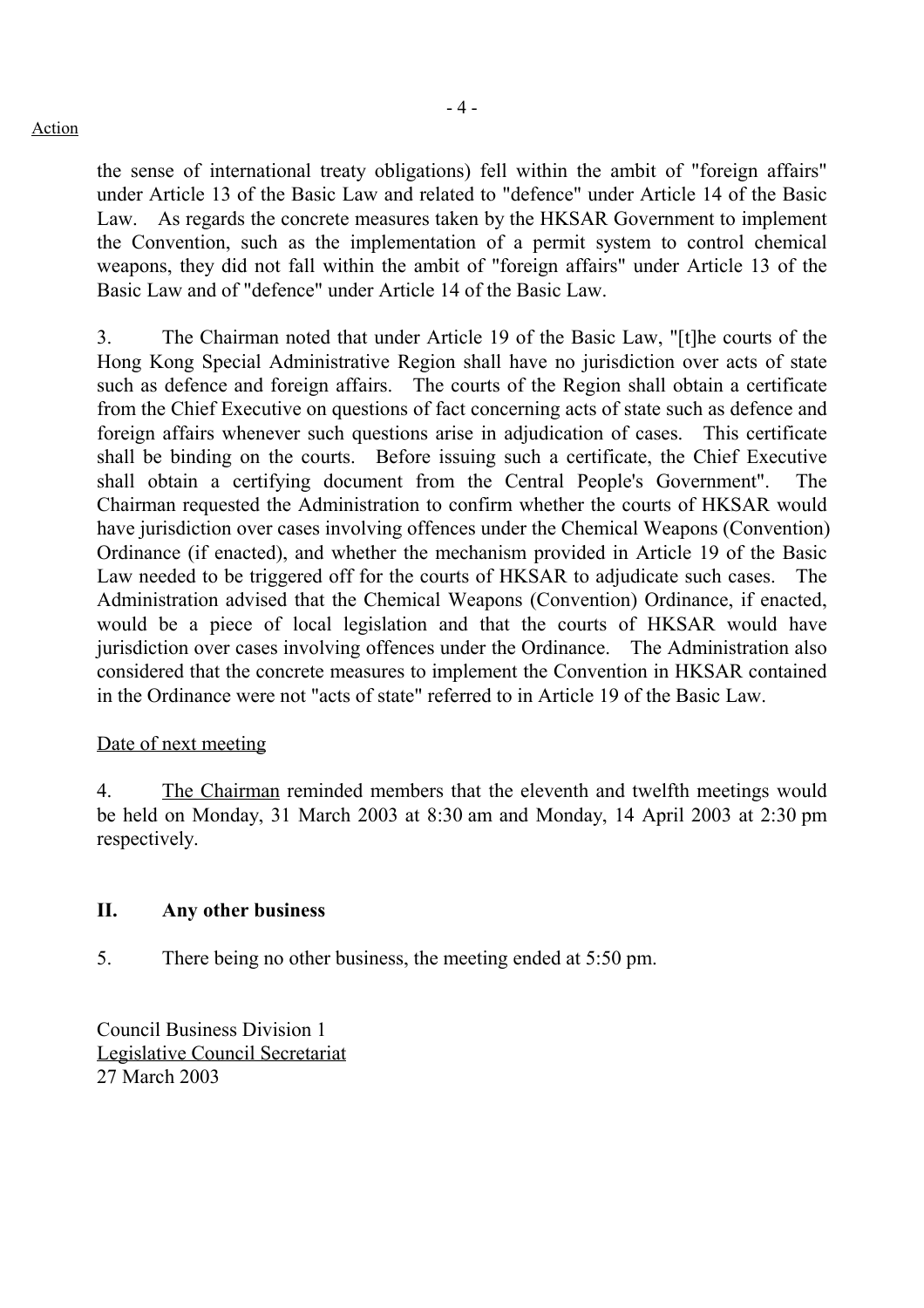# **Appendix**

# **Proceedings of the tenth meeting of the Bills Committee on Chemical Weapons (Convention) Bill on Monday, 3 March 2003 at 4:30 pm in Conference Room A of the Legislative Council Building**

| <b>Time marker</b> | <b>Speaker</b>                                 | Subject(s)                                                                                                                                                                                                                                                                               | <b>Action</b>   |
|--------------------|------------------------------------------------|------------------------------------------------------------------------------------------------------------------------------------------------------------------------------------------------------------------------------------------------------------------------------------------|-----------------|
| 000000-001212      | Chairman<br>Mr LAU Kong-wah                    | <b>Internal Discussion</b>                                                                                                                                                                                                                                                               | <b>Required</b> |
|                    | Mr HUI Cheung-ching                            |                                                                                                                                                                                                                                                                                          |                 |
| 001213-001537      | Administration                                 | Briefing by the Administration on its<br>response to the issues of concern<br>raised by members on whether the<br>implementation of the Convention in<br>Hong Kong fell under the ambit of<br>affairs" or "defence"<br>"foreign<br>referred to in Articles 13 and 14 of<br>the Basic Law |                 |
|                    |                                                | (LC Paper No. CB(1)1011/02-<br>03(03)                                                                                                                                                                                                                                                    |                 |
| 001538-003250      | Chairman<br>Administration<br>ALA <sub>2</sub> | Whether the concrete measures<br>(a)<br>taken<br>by<br>the<br><b>HKSAR</b><br>Government to implement the<br>Convention fell within the ambit<br>of "foreign affairs"<br>under<br>Article 13 of the Basic Law and<br>of "defence" under Article 14 of<br>the Basic Law                   |                 |
|                    |                                                | Whether the courts of HKSAR<br>(b)<br>would have jurisdiction over<br>cases involving offences under<br>Chemical<br>Weapons<br>the<br>(Convention) Ordinance<br>(if<br>enacted), and<br>whether<br>the<br>mechanism provided in Article<br>19 of the Basic Law needed to                 |                 |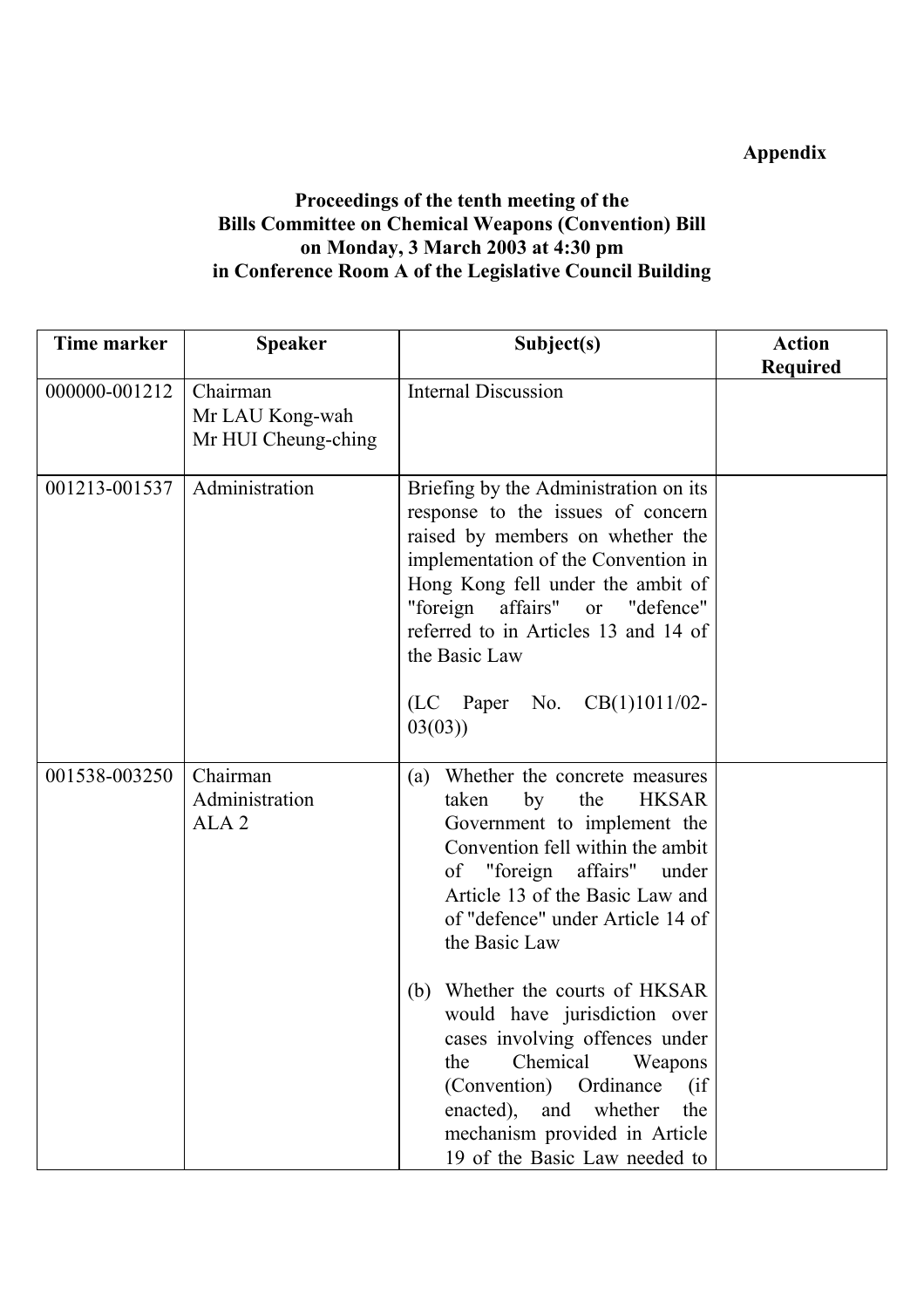| Time marker   | <b>Speaker</b>                                                                        | Subject(s)                                                                                                                                                                                                                                                                                                                                                                                                                             | <b>Action</b><br><b>Required</b> |
|---------------|---------------------------------------------------------------------------------------|----------------------------------------------------------------------------------------------------------------------------------------------------------------------------------------------------------------------------------------------------------------------------------------------------------------------------------------------------------------------------------------------------------------------------------------|----------------------------------|
|               |                                                                                       | be triggered off for the courts of<br>HKSAR to adjudicate<br>such<br>cases<br>Whether the concrete measures<br>(c)<br>to implement the Convention in<br><b>HKSAR</b><br>contained<br>in<br>the<br>Ordinance were "acts of state"<br>referred to in Article 19 of the<br><b>Basic Law</b><br>(LC Paper No. CB(1)1011/02-<br>03(03)<br>(Clause 27)<br>(Articles 13, 14 and 19 of the Basic<br>Law)                                       |                                  |
| 003251-004512 | Administration                                                                        | Briefing by the Administration on its<br>response to issues of concerns raised<br>by members on clauses 5 and 29<br>(LC Paper No. CB(1)1011/02-<br>03(02)<br>(Clauses 5 and 29)                                                                                                                                                                                                                                                        |                                  |
| 004513-010651 | Ms Audrey EU<br>ALA <sub>2</sub><br>Chairman<br>Mr HUI Cheung-ching<br>Administration | (a) Whether clause 5 was an exact<br>copy of paragraph 1(d) Article I<br>of the Convention<br>(b) Whether it was appropriate to<br>words<br>the<br>"assist",<br>use<br>"encourage"<br>and "induce" in<br>clause $5(f)$<br>(c) Reference to the approach<br>adopted by other common law<br>jurisdictions, including<br>the<br>United<br>Kingdom, Canada,<br>Singapore and New Zealand<br>(d) Whether clause $5(f)$ should be<br>deleted |                                  |